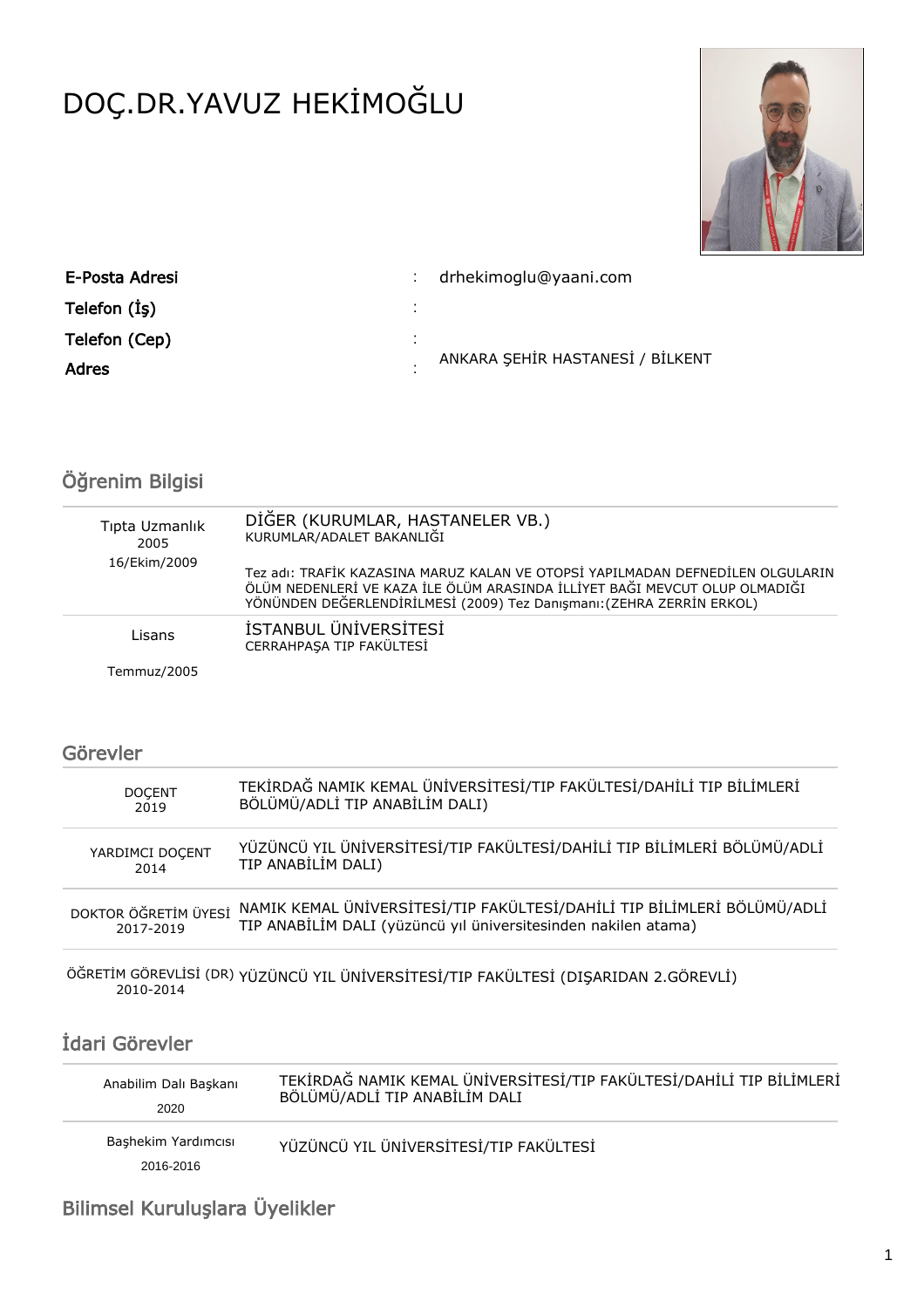- 1. The Indo Pasific Association of Law, Medicine and Science, Üye , 2016
- 2. ADLİ TIP UZMANLARI DERNEĞİ, Üye , 2016

### Eserler

Uluslararası hakemli dergilerde yayımlanan makaleler:

- 1. ETLİ YASİN,AŞIRDİZER MAHMUT,HEKİMOĞLU YAVUZ,KESKİN SIDDIK,YAVUZ ALPASLAN (2019). Sex estimation from sacrum and coccyx with discriminant analyses and neural networks in an equally distributed population by age and sex. Forensic Science International, 303, 109955, Doi: 10.1016/j.forsciint.2019.109955 (Yayın No: 5270174)
- 2. AŞIRDİZER MAHMUT,KARTAL ERHAN,ETLİ YASİN,TATLISUMAK ERTUĞRUL,GÜMÜŞ ORHAN,HEKİMOĞLU YAVUZ,KESKİN SIDDIK (2018). The effect of altitude and climate on the suicide rates in Turkey. Journal of Forensic and Legal Medicine, 54, 91-95., Doi: 10.1016/j.jflm.2017.12.012 (Yayın No: 4009976)
- 3. HEKİMOĞLU YAVUZ,AŞIRDİZER MAHMUT,DEMİR UĞUR,GÜR ADEM,Gumus ORHAN,KARTAL ERHAN (2017). An Autopsy Series: Lightning-Related Deaths in Van and Hakkari Provinces. West Indian Medical Journal, Doi: 10.7727/wimj.2016.588 (Yayın No: 4337175)
- 4. HEKİMOĞLU YAVUZ,ETLİ YASİN,GÜMÜŞ ORHAN,KARTAL ERHAN,DEMİR UĞUR,AŞIRDİZER MAHMUT (2017). Hypothermia Deaths in Van Province (Turkey). West Indian Medical Journal, Doi: 10.7727/wimj.2016.578 (Yayın No: 4337179)
- 5. AŞIRDİZER MAHMUT,TATLISUMAK ERTUĞRUL,bora aydın,TARHAN SERDAR,Yilmaz Ovali Gulgun,HEKİMOĞLU YAVUZ,KARTAL ERHAN,KESKİN SIDDIK (2017). The Possible Effects of Altitude and Climate on the Development of the Frontal Sinus in Adults. International Journal of Morphology, 35(2), 571-577., Doi: 10.4067/S0717-95022017000200031 (Yayın No: 3542297)
- 6. Tatlisumak Ertugrul,Asirdizer Mahmut,Bora Aydin,HEKİMOĞLU YAVUZ,Etli Yasin,Gumus Orhan,Keskin Siddik (2017). The effects of gender and age on forensic personal identification from frontal sinus in a Turkish population. Saudi Medical Journal, 38(1), 41-47., Doi: 10.15537/smj.2017.1.16218 (Yayın No: 3560450)
- 7. HEKİMOĞLU YAVUZ,GÜMÜŞ ORHAN,KARTAL ERHAN,ETLİ YASİN,DEMİR UĞUR,AŞIRDİZER MAHMUT (2017). The evaluation of relationship between disability rates and age and gender. Van Medical Journal, 24(3), 173-181., Doi: 10.5505/vtd.2017.53244 (Yayın No: 3560524)
- 8. HEKİMOĞLU YAVUZ,KARTAL ERHAN,ETLİ YASİN,GÜMÜŞ ORHAN,DEMİR UĞUR,AŞIRDİZER MAHMUT (2017). Retrospectively analysis of deaths of persons above 65 years of age which autopsied in Van city of Turkey among 2010 and 2014 years. Van Medical Journal, 24(3), 150- 156., Doi: 10.5505/vtd.2017.92486 (Yayın No: 3560463)
- 9. DEMİR UĞUR,AŞIRDİZER MAHMUT,ETLİ YASİN,KARTAL ERHAN,GÜMÜŞ ORHAN,HEKİMOĞLU YAVUZ (2017). Analysis of accidental deaths of children under five years of age. Turkish Journal of Forensic Medicine, 31(1), 17-25., Doi: 10.5505/adlitip.2017.83792 (Yayın No: 3560519)
- 10. HEKİMOĞLU YAVUZ,ESEN MELEZ İPEK,CANTÜRK NERGİS,ERKOL ZEHRA ZERRİN,dizdar gökhan,CANTÜRK GÜROL,melez deniz oğuzhan,KIR MUHAMMED ZİYA (2016). A descriptive study of female suicide deaths from 2005 to 2011 in Van city, Turkey. BMC Women'xxs Health, 16(1), Doi: 10.1186/s12905-016-0299-1 (Yayın No: 2783635)
- 11. GÖKALP MEHMET ATA,HEKİMOĞLU YAVUZ,GÖZEN ABDURRAHİM,GÜNER SAVAŞ,AŞIRDİZER MAHMUT (2016). Evaluation of Severity Score in Patients with Lower Limb and Pelvic Fractures Injured in Motor Vehicle Front Impact Collisions. Medical Science Monitor, 22, 4692-4698., Doi: 10.12659/MSM.898459 (Yayın No: 3104786)
- 12. GENÇOĞLAN SALİH,HEKİMOĞLU YAVUZ,MUTLUER TUBA,GÜZEL ÖZDEMİR PINAR,GÜMÜŞ ORHAN,DURMAZ ONUR,AŞIRDİZER MAHMUT (2016). Sociodemographic and clinical characteristics of sexually abused children and adolescents cases living in Turkey'xxs Eastern Anatolia Region. Van Medical Journal, 23(4), 318-323., Doi: 10.5505/vtd.2016.46330 (Yayın No:
- 13. ERKOL ZEHRA ZERRİN,HEKİMOĞLU YAVUZ,BÜKEN BORA,ŞİRİN GÖZDE,YILMAZ RIZA,AKKAYA HARUN (2016). Secondary Victimization on the Traffic Accident Victims Getting Buried Without Decleration of the Forensic Case and Performing the Autopsy. Turkish Journal of Trauma and Emergency Surgery, 22, 66-75., Doi: 10.5505/tjtes.2015.47817 (Yayın No: 1774771)
- 14. HEKİMOĞLU YAVUZ,DURSUN RECEP,KARADAŞ SEVDEGÜL,AŞIRDİZER MAHMUT (2015). The investigation of the impacts of major disasters, on the basis of the Van earthquake (October 23, 2011, Turkey), on the profile of the injuries due to occupational accidents. Journal of Forensic and Legal Medicine, 35, 19-25., Doi: 10.1016/j.jflm.2015.06.017 (Yayın No: 1760017)
- 15. AŞIRDİZER MAHMUT,ULUÇAY TARIK,HEKİMOĞLU YAVUZ,YILMAZ İLKNUR,YAVUZ MEHMET SUNAY (2014). The Relationship Among Road Traffic Accidents Population Size and the Number of Motor Vehicles in Turkey. The Bulletin of Legal Medicine, 19(1), 29, Doi: 10.17986/blm.2014191771 (Yayın No: 2841378)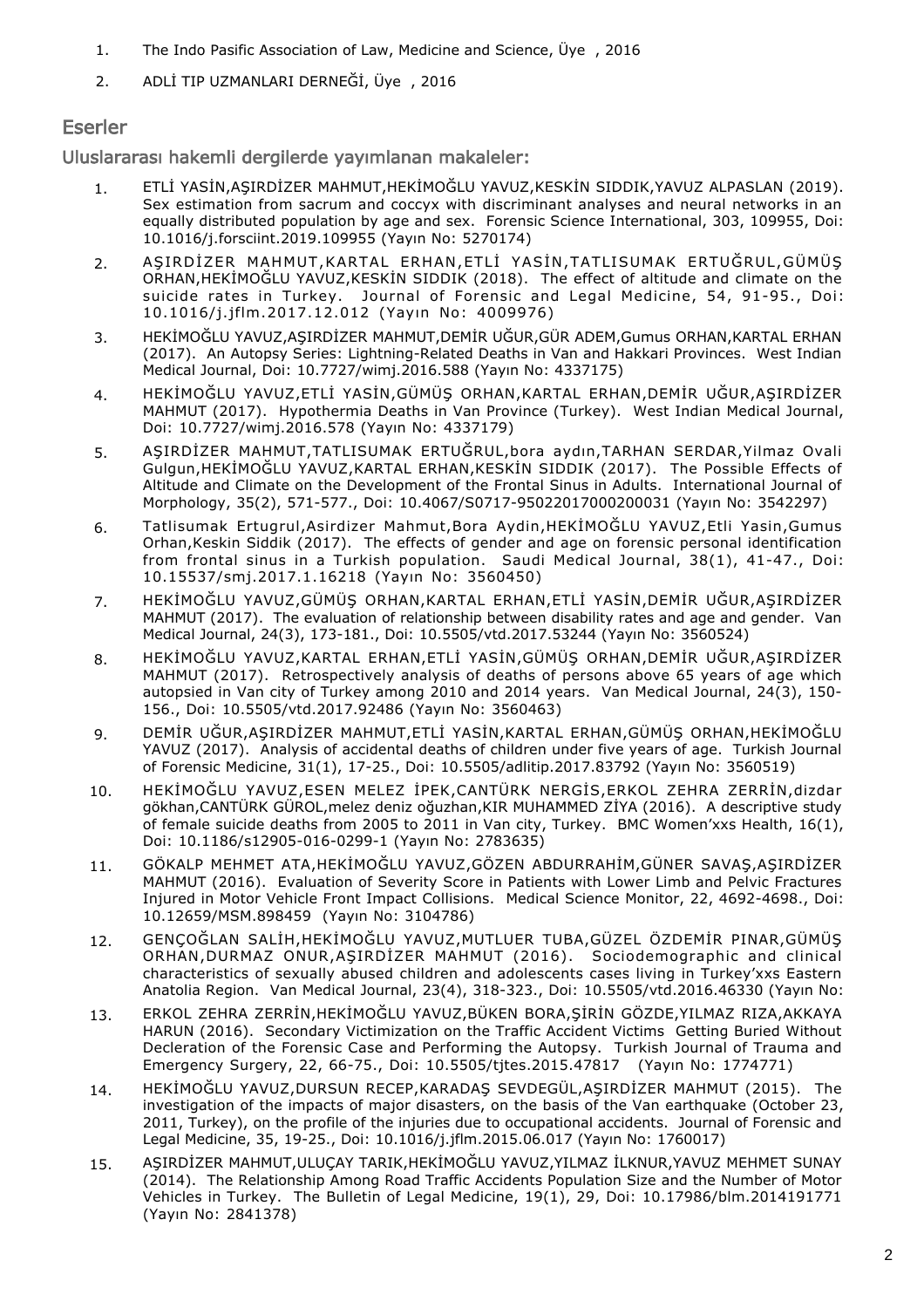Uluslararası hakemli dergilerde yayımlanan makaleler:

- 16. HEKİMOĞLU YAVUZ,İPEK ESEN MELEZ,CANTÜRK GÜROL,ERKOL ZEHRA ZERRİN,CANTÜRK NERGİS,DİZDAR MUSTAFA GÖKHAN,MELEZ DENİZ OĞUZHAN (2013). Evaluation of the deaths secondary to entrapment under the debris in the Van earthquake. Egyptian Journal of Forensic Sciences, 3(2), 44-47., Doi: 10.1016/j.ejfs.2013.02.001 (Yayın No: 1762763)
- 17. ERKOL ZEHRA ZERRİN,BÜKEN BORA,HEKİMOĞLU YAVUZ,ERKOL MEHMET HAYRİ,İNCE CENGİZ HALUK,ERZENGİN ÖMER UTKU (2013). Analysis of Tractor Related Deaths. Journal of Agromedicine, 18(2), 87-97., Doi: 10.1080/1059924X.2013.767737 (Yayın No: 1785883)
- 18. YILMAZ RIZA,PAKİŞ IŞIL,CAN MUHAMMET,HEKİMOĞLU YAVUZ,GÜRPINAR SÜLEYMAN SERHAT (2010). Adli Tıp Kurumu Birinci Adli Tıp İhtisas Kurulu nca ölüm sebebi verilen 0 1 yaş grubu bebeklerin ölüm sebebi açısından değerlendirilmesi. Türk Pediatri Arşivi, 45(1), 31-36. (Yayın No: 3104999)

#### B. Uluslararası bilimsel toplantılarda sunulan ve bildiri kitaplarında (proceedings) basılan bildiriler :

- TEMEL GÖKHAN,SAKA NAİLE ESRA,HEKİMOĞLU YAVUZ (2019). Tekirdağ Namık Kemal Üniversitesi Adli Tıp Anabilim Dalı'na01.06.2017-01.06.2019 Tarihleri Arasında Başvuru Yapan AdliNitelikli Olguların Değerlendirilmesi. 2nd International Hippocrates Congress on Medical and Health Sciences (Özet Bildiri/Sözlü Sunum)(Yayın No:5291039) 1.
- HEKİMOĞLU YAVUZ (2018). 2011 YILINDA MEYDANA GELEN VAN DEPREMİ SIRASINDA YARALANANLARIN TEDAVİLERİNE İLİŞKİN YAPILAN ÇALIŞMALARIN DEĞERLENDİRİLMESİ. IDMC 2018 (Özet Bildiri/Sözlü Sunum)(Yayın No:4747479) 2.
- KARTAL ERHAN, ASIRDİZER MAHMUT, HEKİMOĞLU YAVUZ, YAVUZ ALPASLAN, KESKİN SIDDIK,CELBİŞ OSMAN (2018). Van İlinde Foramen Magnumun BT'xxdeki Antropometrik Ölçümlerinden Cinsiyet Tayini. 2.Uluslararası Turaz Adli Bilimler Adli Tıp ve Patoloji Kongresi (Özet Bildiri/Sözlü Sunum)(Yayın No:4514151) 3.
- DEMİR UĞUR,HEKİMOĞLU YAVUZ,AŞIRDİZER MAHMUT,ETLİ YASİN,KARTAL ERHAN,GÜMÜŞ ORHAN (2016). A Case who died due to the suicidal ıntake of aluminum phosphide. 2nd Regional Meeting of the TIAFT (Tam Metin Bildiri/Sözlü Sunum)(Yayın No:3168598) 4.
- HEKİMOĞLU YAVUZ,AŞIRDİZER MAHMUT,DEMİR UĞUR,GÜR ADEM,ETLİ YASİN,GÜMÜŞ ORHAN,KARTAL ERHAN (2016). An autopsy series lightning related deaths in Van and Hakkari provinces. 13th International Anatolian Forensic Sciences Congress, (Tam Metin Bildiri/Poster)(Yayın No:3168486) 5.
- HEKİMOĞLU YAVUZ,ETLİ YASİN,GÜMÜŞ ORHAN,KARTAL ERHAN,DEMİR UĞUR,AŞIRDİZER MAHMUT (2016). New autopsy findings hypothermia deaths in Van province Turkey. 13th International Anatolian Forensic Sciences Congress (Tam Metin Bildiri/Sözlü Sunum)(Yayın No:3168546) 6.
- DURSUN RECEP,SEVİMLİ ŞÜKRAN,KARADAŞ SEVDEGÜL,ÇETİNKAYA OĞUZ,HEKİMOĞLU YAVUZ (2012). Search and rescue works : in Turkey – Van city earthquakes. 3rd Eacem EurAsian Congress on Emergency Medicine In Conjunction With 8th Turkish Emergency Medicine (TATKON) (Özet Bildiri/Sözlü Sunum)(Yayın No:3484530) 7.
- HEKİMOĞLU YAVUZ,CANTÜRK NERGİS,ESEN MELEZ İPEK,ERKOL ZEHRA ZERRİN,DİZDAR MUSTAFA GÖKHAN,MELEZ DENİZ OĞUZHAN,KIR MUHAMMED ZİYA (2012). Evaluation of the female suicidal deaths between 2005–2011 in Van City of Turkey. 22nd Congress of the International Academy of Legal Medicine (IALM 2012) (Özet Bildiri/Poster)(Yayın No:3560797) 8.
- HEKİMOĞLU YAVUZ,CANTÜRK GÜROL,CANTÜRK NERGİS,ERKOL ZEHRA ZERRİN,ESEN MELEZ İPEK,MELEZ DENİZ OĞUZHAN,DİZDAR MUSTAFA GÖKHAN,KIR MUHAMMED ZİYA (2012). Medicolegal deaths of 0–5 years old children in Van City of Turkey. 22nd Congress of the International Academy of Legal Medicine (IALM 2012) (Özet Bildiri/Poster)(Yayın No:3560791) 9.
- HEKİMOĞLU YAVUZ,DİZDAR MUSTAFA GÖKHAN,CANTÜRK NERGİS,ESEN MELEZ İPEK,CANTÜRK GÜROL,ERKOL ZEHRA ZERRİN (2012). Fire-related deaths in the temporary housing after the earthquake in Van City of Turkey. 22nd Congress of the International Academy of Legal Medicine (IALM 2012) (Özet Bildiri/Poster)(Yayın No:3560783) 10.
- HEKİMOĞLU YAVUZ,ESEN MELEZ İPEK,CANTÜRK GÜROL,ERKOL ZEHRA ZERRİN,CANTÜRK NERGİS,DİZDAR MUSTAFA GÖKHAN,MELEZ DENİZ OĞUZHAN (2012). Evaluation of the deaths secondary to the entrapment under the debris in Van earthquake. 22nd Congress of the International Academy of Legal Medicine (IALM 2012 (Özet Bildiri/Poster)(Yayın No:3560788) 11.
- büyük yalçın,gürler ahmet selçuk,melez deniz oğuzhan,HEKİMOĞLU YAVUZ,çağdır sadi (2008). Cardiac tamponade: hemopericardium-related fatalities in Istanbul, Turkey. (International Association of Forensic Sciences (Özet Bildiri/Poster)(Yayın No:3554355) 12.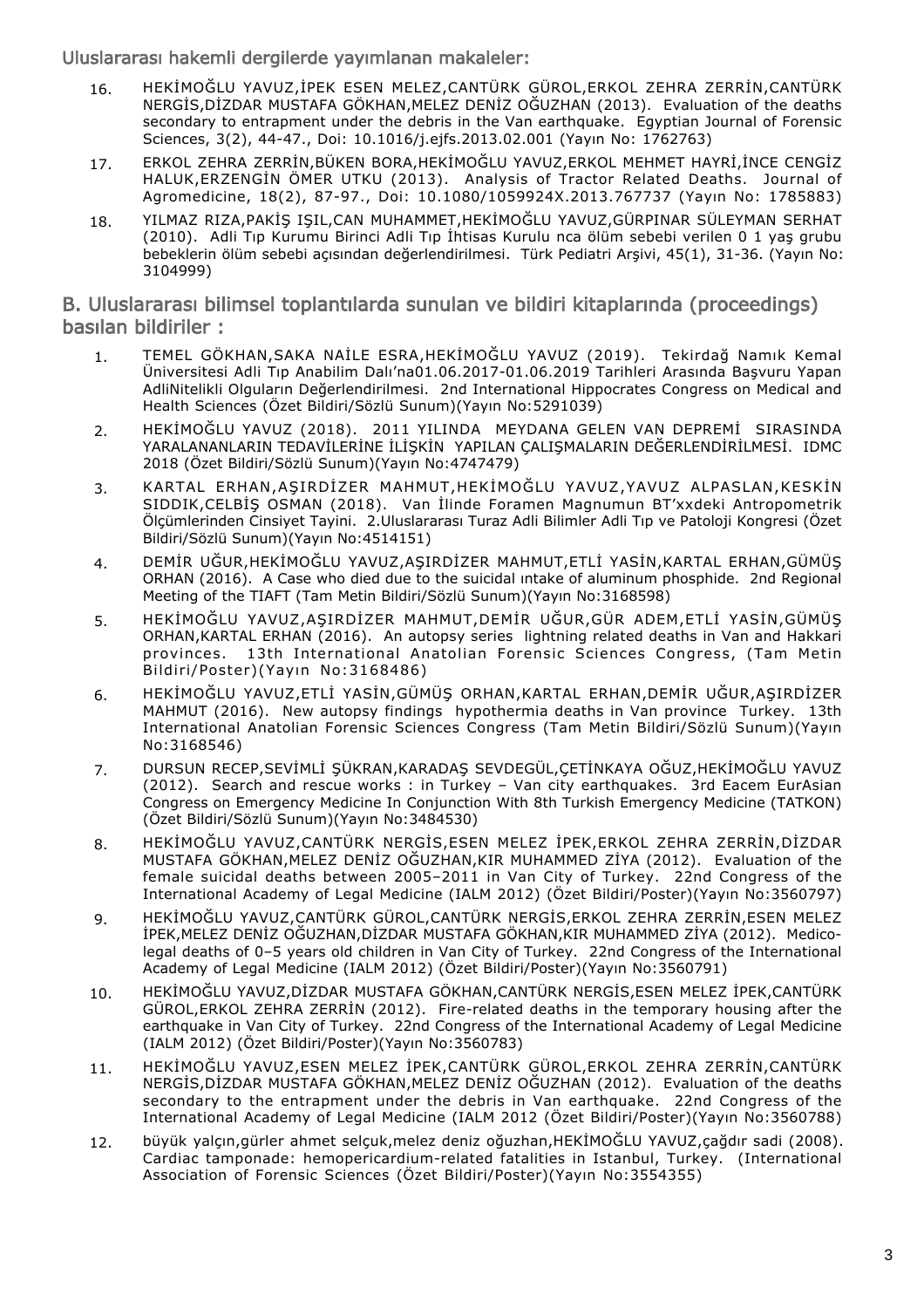- C. Yazılan ulusal/uluslararası kitaplar veya kitaplardaki bölümler: C2. Yazılan ulusal/uluslararası kitaplardaki bölümler:
	- Forensic Analysis, Bölüm adı:(Usage of Infrared-Based Technologies in Forensic Sciences) (2016)., AŞIRDİZER MAHMUT,HEKİMOĞLU YAVUZ,GÜMÜŞ ORHAN, InTech, Editör:Sandra Bakic, Basım sayısı:1, ISBN:978-953-51-4779-4, İngilizce(Bilimsel Kitap), (Yayın No: 2684284) 1.
- D. Ulusal hakemli dergilerde yayımlanan makaleler :
	- 1. KARTAL ERHAN,HEKİMOĞLU YAVUZ,ÖNCÜ MEHMET REŞİT,ETLİ YASİN,DEMİR UĞUR,AŞIRDİZER MAHMUT (2017). YÜKSEKTEN DÜŞME SONUCU YÜZÜNCÜ YIL ÜNİVERSİTESİDURSUN ODABAŞ TIP MERKEZİ ACİL SERVİSİ'xxNE BAŞVURANHASTALARDA KIRIK İNSİDANSI. Adli Bilimler Dergisi, 16(3), 7-12. (Kontrol No: 4116970)
	- 2. ETLİ YASİN,DEMİR UĞUR,HEKİMOĞLU YAVUZ,KARTAL ERHAN,GÜMÜŞ ORHAN,AŞIRDİZER MAHMUT (2016). Yüzüncü Yıl Üniversitesi Dursun Odabaş Tıp Merkezi Adli Tıp Polikliniği' ne başvuran olguların değerlendirilmesi. ADLİ BİLİMLER DERGİSİ, 15(1), 13-22. (Kontrol No: 3484498)
	- 3. BÜYÜK YALÇIN,ÇAĞDIR AHMET SADİ,GÜRLER AHMET SELÇUK,MELEZ DENİZ OĞUZHAN,HEKİMOĞLU YAVUZ (2011). Kalp tamponadı: İstanbul'da hemoparikardium kaynaklı ölümler. Adli Tıp Dergisi, 25(3), 169-176. (Kontrol No: 3484413)
	- 4. YILMAZ RIZA,BULUT ERKUT RAGIP,CAN MUHAMMET,BAKLACIOĞLU FERRUH,HEKİMOĞLU YAVUZ,BAYSAL ERSİN,ÜNAL VOLKAN (2008). Morbid obesite: retrospektif otopsi çalışması. Van Tıp Dergisi, 15(4), 99-103. (Kontrol No: 3484400)
- E. Ulusal bilimsel toplantılarda sunulan ve bildiri kitaplarında basılan bildiriler:
	- 1. HEKİMOĞLU YAVUZ (2018). TRAVMAYA BAĞLI OLDUĞU BİLDİRİLEN KOKU DUYUSUNUN AZALMASI VE YA KAYBOLMASININ MALULİYET ORANI AÇISINDAN TARTIŞILMASI. V. ULUSAL TIP HUKUKU KONGRESİ (Özet Bildiri/Sözlü Sunum)(Yayın No:4747554)
	- 2. HEKİMOĞLU YAVUZ,CANTÜRK NERGİS,ERKOL ZEHRA ZERRİN,GENÇOĞLAN SALİH,AŞIRDİZER MAHMUT (2017). Adli Belge incelemeler yönünden şizofreninin el yazısı üzerine etkileri. 14.Adli Bilimler Kongresi (Özet Bildiri/Poster)(Yayın No:3560767)
	- 3. HEKİMOĞLU YAVUZ,GÜMÜŞ ORHAN,ETLİ YASİN,DEMİR UĞUR,KARTAL ERHAN,AŞIRDİZER MAHMUT (2017). Kazan Tipi elektrikli su ısıtıcısı ile ilgili elektrik çarpması sonucu meydana gelen dört ölüm vakası. 14.Ulusal Adli Bilimler Kongeresi (Özet Bildiri/Poster)(Yayın No:3561426)
	- 4. AŞIRDİZER MAHMUT,HEKİMOĞLU YAVUZ,ETLİ YASİN (2017). Yeni Doğan yoksunluk Sendromu ve Annenin Ceza Sorumluluğu. 14.Adli Bilimler Kongresi (Özet Bildiri/Sözlü Sunum)(Yayın No:3560769)
	- 5. KARTAL ERHAN,HEKİMOĞLU YAVUZ,ÖNCÜ REŞAT,GÜMÜŞ ORHAN,ETLİ YASİN,DEMİR UĞUR,AŞIRDİZER MAHMUT (2016). Yüksekten düşme sonucu Yüzüncü Yıl Üniversitesi Dursun Odabaş Tıp Merkezi Acil Servisi'ne başvuran hastalarda kırık insidansı. 13. Adli Bilimler Kongresi (Özet Bildiri/Poster)(Yayın No:3580498)
	- 6. HEKİMOĞLU YAVUZ,KARTAL ERHAN,GÜMÜŞ ORHAN,ETLİ YASİN,AŞIRDİZER MAHMUT (2016). İzole lineer kafatası kırıkları için yaşamsal tehlike kavramının mutlaklık ve muğlaklığı. 13. Adli Bilimler Kongresi (Tam Metin Bildiri/Sözlü Sunum)(Yayın No:3168651)
	- 7. GENÇOĞLAN SALİH,HEKİMOĞLU YAVUZ,MUTLUER TUBA,GÜZEL ÖZDEMİR PINAR,GÜMÜŞ ORHAN,DURMAZ ONUR,AŞIRDİZER MAHMUT (2016). Türkiye'nin Doğu Anadolu Bölgesinde yaşayan cinsel istismar mağdurlarının sosyodemografik ve klinik özelliklerinin değerlendirilmesi. 13. Adli Bilimler Kongresi (Özet Bildiri/Poster)(Yayın No:3580507)
	- 8. ETLİ YASİN,DEMİR UĞUR,HEKİMOĞLU YAVUZ,KARTAL ERHAN,GÜMÜŞ ORHAN,AŞIRDİZER MAHMUT (2016). Yüzüncü Yıl Üniversitesi Dursun Odabaş Tıp Merkezi Adli Tıp Polikliniği' ne başvuran olguların değerlendirilmesi. 13. Adli Bilimler Kongresi (Özet Bildiri/Poster)(Yayın No:3580492)
	- 9. HEKİMOĞLU YAVUZ,CANTÜRK NERGİS,ERKOL ZEHRA ZERRİN,DİZDAR GÖKHAN (2012). Arı sokmasına bağlı anaflaktik şok sonucu ölüm; olgu sunumu. X. Adli Bilimler Kongresi (Özet Bildiri/Poster)(Yayın No:3580462)
	- 10. KIR MUHAMMED ZİYA,KARABAĞ G,KETENCİ HÜSEYİN,ANCI Y,HEKİMOĞLU YAVUZ (2012). Buz saçaklarına bağlı ölüm: olgu sunumu. X. Adli Bilimler Kongresi (Özet Bildiri/Poster)(Yayın No:3580488)
	- 11. HEKİMOĞLU YAVUZ,CANTÜRK NERGİS,ERKOL ZEHRA ZERRİN,KIR MUHAMMED ZİYA (2012). Sağlık personelinin şiddete maruziyeti- anket ön çalışması. 10.ADLİ BİLİMLER KONGRESİ (Özet Bildiri/Sözlü Sunum)(Yayın No:3560855)
	- 12. HEKİMOĞLU YAVUZ,ERKOL ZEHRA ZERRİN,BÜKEN BORA,CANTÜRK NERGİS (2012). Motosiklet kazalarına bağlı ölüm olgularının değerlendirilmesi. X. Adli Bilimler Kongresi (Özet Bildiri/Poster)(Yayın No:3580428)
	- 13. DİZDAR GÖKHAN,HEKİMOĞLU YAVUZ,CANTÜRK NERGİS,ERKOL ZEHRA ZERRİN (2012). Koroziv madde içerek intihar: olgu sunumu. 9. Anadolu Adli Bilimler Kongresi (Özet Bildiri/Poster)(Yayın No: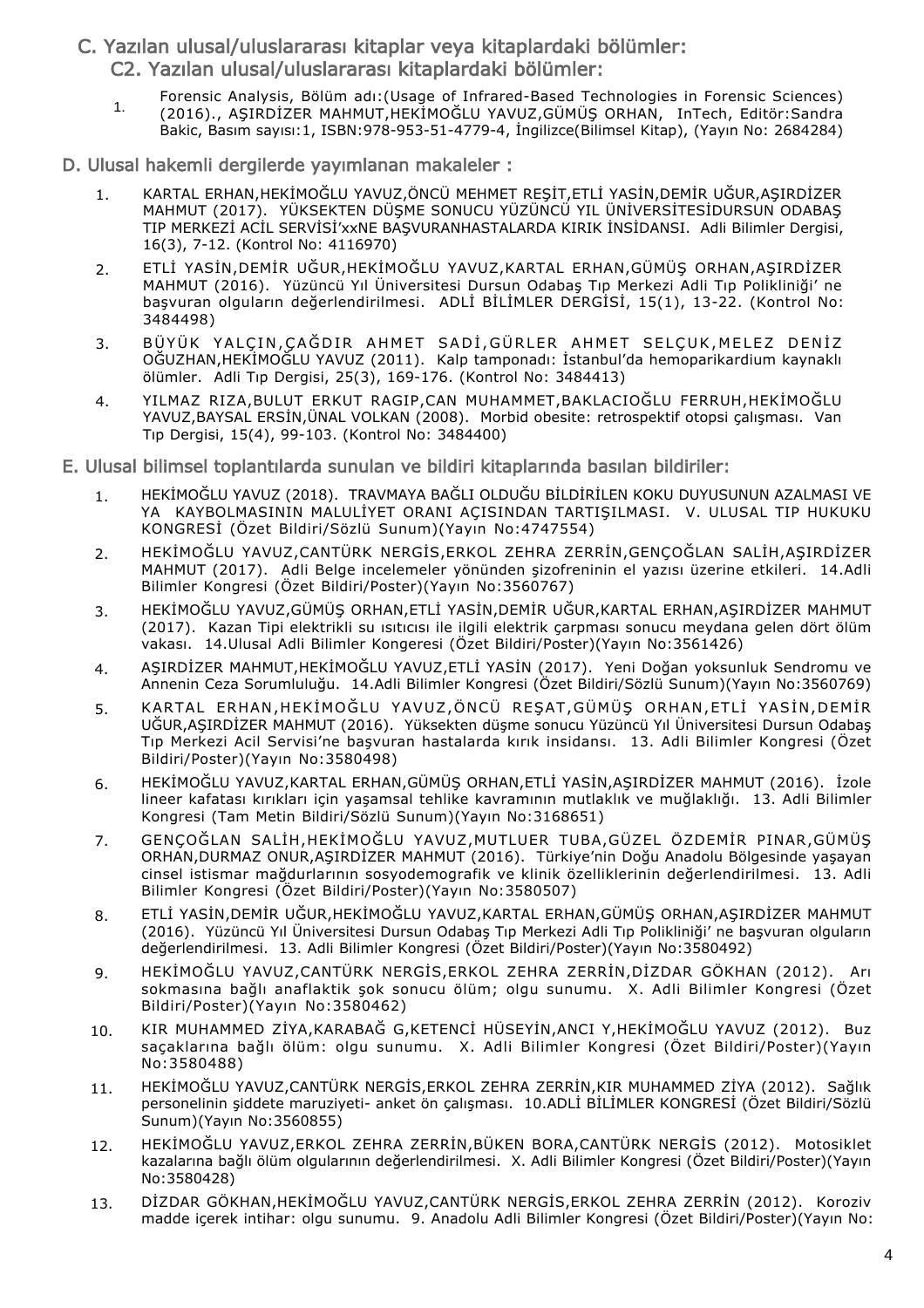3580425)

- 14. YILMAZ RIZA,KUMRAL BAHADIR,CELBİŞ OSMAN,ÖZDEMİR VELİ,AKAT S,HEKİMOĞLU YAVUZ (2008). Geleneksel sarılık tedavisi olarak başına iğne batırılması sonucu beyin kanamasından ölen yenidoğan bebek: bir otopsi olgusu. 8. Adli Bilimler Kongresi (Özet Bildiri/Poster)(Yayın No:3578901)
- 15. TURAN YURTSEVER NURŞEN,PAKİŞ IŞIL,YILMAZ RIZA,KARAYEL FERAH,HEKİMOĞLU YAVUZ (2008). Yenidoğan akciğerlerindeki makroskobik ve mikroskobik bulguların doğumda canlılık açısından karşılaştırılması. 8.ADLİ BİLİMLER KONGRESİ (Özet Bildiri/Sözlü Sunum)(Yayın No:3484585)
- 16. PAKİŞ IŞIL,TURAN YURTSEVER NURŞEN,YILMAZ RIZA,GÜNCE ELİF,HEKİMOĞLU YAVUZ (2008). 0-1 yaş arası ölümlerin ani beklenmedik bebek ölümü sendromu açısından değerlendirilmesi. 8. Adli Bilimler Kongresi (Özet Bildiri/Poster)(Yayın No:3580415)
- 17. YILMAZ RIZA,DOĞRU A,ÖZDEMİR VELİ,HEKİMOĞLU YAVUZ,ÇALIK ALİ ULVİ (2008). Bir fotografik inceleme olgusu nedeniyle postmortem ekimoz varlığının değerlendirilmes. 3. Ulusal Adli Tıp Kongresi (Özet Bildiri/Poster)(Yayın No:3578895)
- 18. YILMAZ RIZA,KUMRAL BAHADIR,AKAT SEMA,CALIK ALİ ULVİ,ÖZDEMİR VELİ,HEKİMOĞLU YAVUZ (2007). Rinoorbitoserebral mukormiköze bağli ölüm: bir olgu sunumu. 14.Ulusal Adli Tıp Günleri (Özet Bildiri/Poster)(Yayın No:3560844)
- 19. BÜYÜK YALÇIN,GÜRLER AHMET SELÇUK,MELEZ OĞUZHAN,HEKİMOĞLU YAVUZ (2007). İstanbul'da otopsisi yapılmış hemiperikardiuma bağlı kalp tamponadı sonucu ölümlerin değerlendirilmesi. 14.Ulusal Adli Tıp Günleri (Özet Bildiri/Poster)(Yayın No:3560824)
- 20. BÜYÜK YALÇIN,ARPAK BAHA BERK,HEKİMOĞLU YAVUZ (2007). Penetran cisim yaralanmasına bağlı ölüm: iki iş kazas. 14.Ulusal Adli Tıp Günleri (Özet Bildiri/Poster)(Yayın No:3560849)

## Diğer Yayınlar

- 1. AŞIRDİZER MAHMUT,ETLİ YASİN,HEKİMOĞLU YAVUZ (2017). Neonatal abstinence syndrome and criminal liability. Turkish Journal of Forensic Medicine, 31(2), 78-87., Doi: 10.5505/adlitip.2017.08860 (Uluslararası) (Hakemli) (MAKALE Derleme Makale) (Yayın No:
- 2. ETLİ YASİN,AŞIRDİZER MAHMUT,HEKİMOĞLU YAVUZ (2017). Medical Malpractice in Mass Circumcision Activity Two Cases. The Bulletin of Legal Medicine, 22(2), Doi: 10.17986/blm.2017227931 (Uluslararası) (Hakemli) (MAKALE Vaka Takdimi) (Yayın No: 3580452)
- 3. DEMİR UĞUR,HEKİMOĞLU YAVUZ,AŞIRDİZER MAHMUT,ETLİ YASİN,KARTAL ERHAN,GÜMÜŞ ORHAN (2017). A Case Who Died Due to the Suicidal Intake of Aluminum Phosphide. Cumhuriyet Medical Journal, 39(1), 458-458., Doi: 10.7197/cmj.v39i1.5000206760 (Uluslararası) (Hakemli) (MAKALE Vaka Takdimi) (Yayın No: 3560531)
- 4. HEKİMOĞLU YAVUZ,ETLİ YASİN,BATUR MUHAMMET RAŞİT,KARTAL ERHAN,AŞIRDİZER MAHMUT (2016). Discussion About the Concept of the Causality in a Case with Late Cataract Associated with Electrical Current. Turkiye Klinikleri Journal of Forensic Medicine, 13(1), 14-17., Doi: 10.5336/forensic.2015-48570 (Uluslararası) (Hakemli) (MAKALE Vaka Takdimi) (Yayın No: 3580441)
- 5. AŞIRDİZER MAHMUT,HEKİMOĞLU YAVUZ (2015). The Road Side Tests for Alcohol and Drugs in Traffic History Evolution and Usage in the Present Day. The Bulletin of Legal Medicine, 20(3), 181- 181., Doi: 10.17986/blm.2015314267 (Uluslararası) (Hakemli) (MAKALE Derleme Makale) (Yayın No: 1786128)
- 6. AŞIRDİZER MAHMUT,GÜMÜŞ ORHAN,KARTAL ERHAN,ETLİ YASİN,HEKİMOĞLU YAVUZ (2015). Permanent disfigurement of face in an occupational accident case. Turkish Journal of Forensic Medicine, 29(3), 208-218., Doi: 10.5505/adlitip.2015.67609 (Uluslararası) (Hakemli) (MAKALE Vaka Takdimi) (Yayın No: 1786248)
- 7. HEKİMOĞLU YAVUZ,DİZDAR MUSTAFA GÖKHAN,CANTÜRK NERGİS,ESEN MELEZ İPEK,CANTÜRK GÜROL,ERKOL ZEHRA ZERRİN,DURSUN RECEP (2012). Deaths Due to Fires in the Tent City Set Up After the 2011 Earthquake in Van Turkey. The Tohoku Journal of Experimental Medicine, 228(2), 169-171., Doi: 10.1620/tjem.228.169 (Uluslararası) (Hakemli) (MAKALE Editöre Mektup) (Yayın No: 1759949)

Teknik Not, Vaka Takdimi, Araştırma notu vb.

- 1. Vaka Takdimi, ETLİ YASİN,AŞIRDİZER MAHMUT,HEKİMOĞLU YAVUZ (2017). Medical Malpractice in Mass Circumcision Activity Two Cases. The Bulletin of Legal Medicine, 22(2), Doi: 10.17986/blm.2017227931 (Yayın No: 3580452)
- 2. Vaka Takdimi, DEMİR UĞUR,HEKİMOĞLU YAVUZ,AŞIRDİZER MAHMUT,ETLİ YASİN,KARTAL ERHAN,GÜMÜŞ ORHAN (2017). A Case Who Died Due to the Suicidal Intake of Aluminum Phosphide. Cumhuriyet Medical Journal, 39(1), 458-458., Doi: 10.7197/cmj.v39i1.5000206760 (Yayın No: 3560531)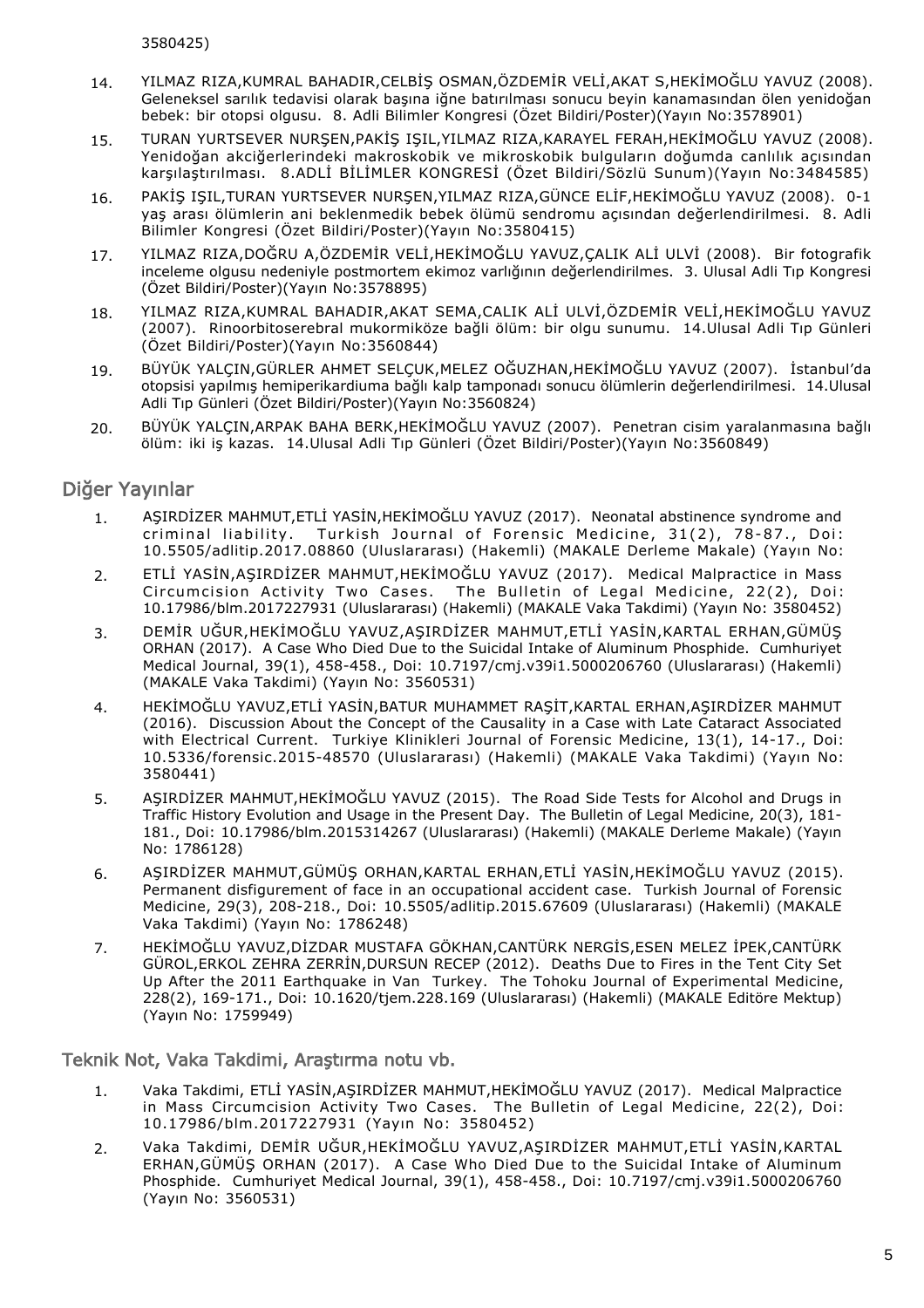Teknik Not, Vaka Takdimi, Araştırma notu vb.

- 3. Vaka Takdimi, HEKİMOĞLU YAVUZ,ETLİ YASİN,BATUR MUHAMMET RAŞİT,KARTAL ERHAN,AŞIRDİZER MAHMUT (2016). Discussion About the Concept of the Causality in a Case with Late Cataract Associated with Electrical Current. Turkiye Klinikleri Journal of Forensic Medicine, 13(1), 14-17., Doi: 10.5336/forensic.2015-48570 (Yayın No: 3580441)
- 4. Vaka Takdimi, AŞIRDİZER MAHMUT,GÜMÜŞ ORHAN,KARTAL ERHAN,ETLİ YASİN,HEKİMOĞLU YAVUZ (2015). Permanent disfigurement of face in an occupational accident case. Turkish Journal of Forensic Medicine, 29(3), 208-218., Doi: 10.5505/adlitip.2015.67609 (Yayın No: 1786248)
- 5. Editöre Mektup, HEKİMOĞLU YAVUZ,DİZDAR MUSTAFA GÖKHAN,CANTÜRK NERGİS,ESEN MELEZ İPEK,CANTÜRK GÜROL,ERKOL ZEHRA ZERRİN,DURSUN RECEP (2012). Deaths Due to Fires in the Tent City Set Up After the 2011 Earthquake in Van Turkey. The Tohoku Journal of Experimental Medicine, 228(2), 169-171., Doi: 10.1620/tjem.228.169 (Yayın No: 1759949)

#### Editörlük

- Journal of Advanced Forensic Sciences (Diğer endeksler), Dergi, Editör, OPEN ACCESS PUB 1.
- 2. Health Education and Care (Endekste taranmıyor), Dergi, Editör, Open Access Text
- Journal of Emergency Medicine Forecast (Endekste taranmıyor), Dergi, Editör, ScienceForecast Publications LLC 3.

Üniversite Dışı Deneyim

| 2009-2014 | <b>UZMAN</b> | ADLİ TIP KURUMU, VAN ADLİ TIP ŞUBE MÜDÜRÜ, (Kamu) |
|-----------|--------------|---------------------------------------------------|
| 2006-2009 | ASİSTAN      | ADLİ TIP URUMU, UZMANLIK ÖĞRENCİSİ, (Kamu)        |